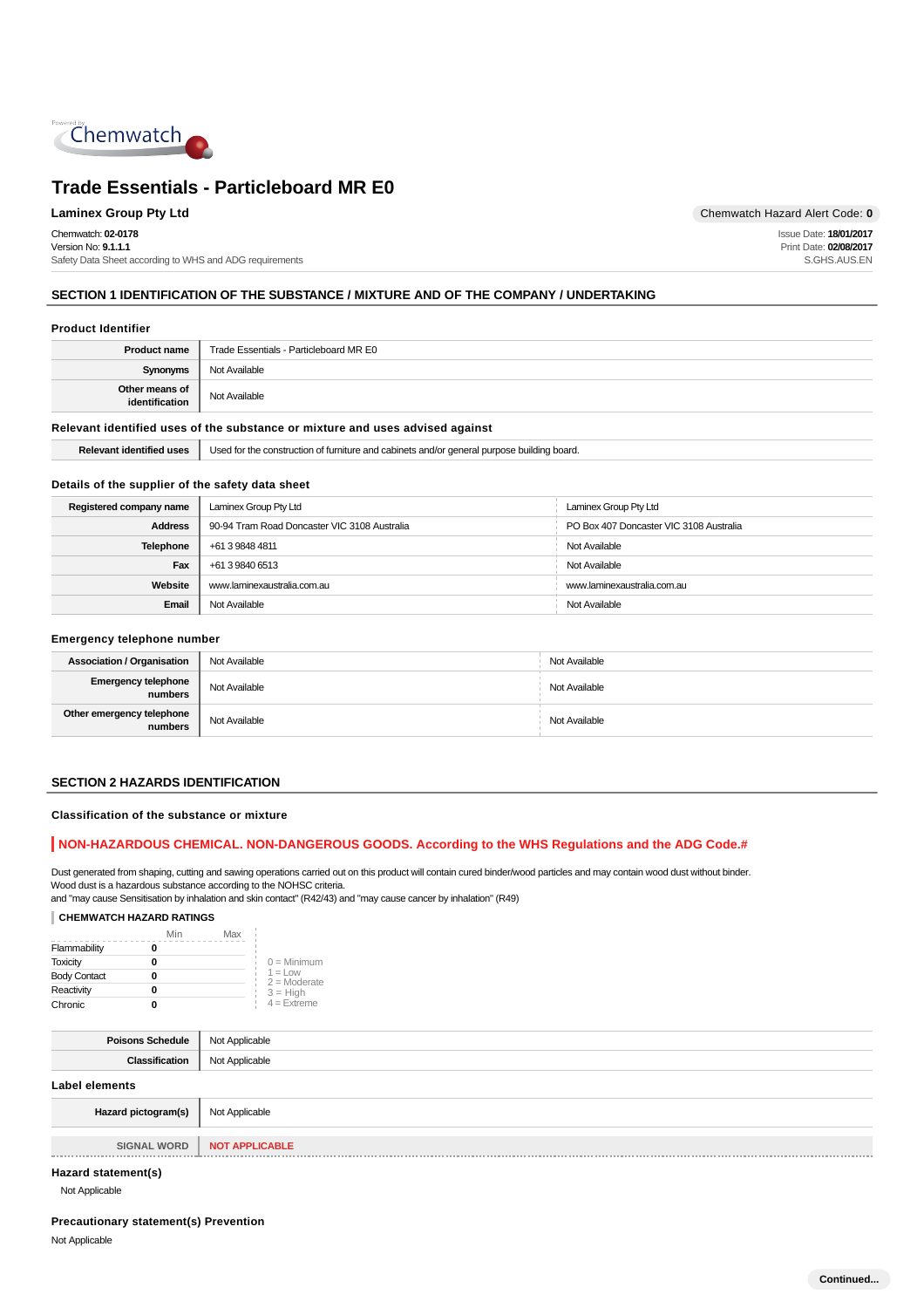### Issue Date: **18/01/2017** Print Date: **02/08/2017**

## **Trade Essentials - Particleboard MR E0**

#### **Precautionary statement(s) Response**

Not Applicable

**Precautionary statement(s) Storage**

Not Applicable

#### **Precautionary statement(s) Disposal**

Not Applicable

## **SECTION 3 COMPOSITION / INFORMATION ON INGREDIENTS**

#### **Substances**

See section below for composition of Mixtures

#### **Mixtures**

| <b>CAS No</b> | %[weight] | Name                                     |
|---------------|-----------|------------------------------------------|
| Not Available | >83       | wood particles                           |
| 9011-05-6     | $<$ 15    | urea/ formaldehyde resin                 |
| 25036-13-9    | $<$ 15    | melamine/ urea/ formaldehyde resin       |
|               |           | residual bonding reactants not more than |
| 50-00-0       | 0.01      | formaldehyde.                            |
|               |           | wood working operations may produce      |
| Not avail.    | not spec  | wood dust softwood                       |
|               | not spec  | cured binder                             |

### **SECTION 4 FIRST AID MEASURES**

#### **Description of first aid measures**

| <b>Eye Contact</b>  | If this product comes in contact with eyes:<br>• Wash out immediately with water.<br>If irritation continues, seek medical attention.<br>Removal of contact lenses after an eye injury should only be undertaken by skilled personnel.                                     |
|---------------------|----------------------------------------------------------------------------------------------------------------------------------------------------------------------------------------------------------------------------------------------------------------------------|
| <b>Skin Contact</b> | Brush off dust.<br>In the event of abrasion or irritation of the skin seek medical attention.                                                                                                                                                                              |
| Inhalation          | If dust is inhaled, remove from contaminated area.<br>Encourage patient to blow nose to ensure clear passage of breathing.<br>If irritation or discomfort persists seek medical attention.                                                                                 |
| Ingestion           | Not normally a hazard due to the physical form of product. The material is a physical irritant to the gastro-intestinal tract<br>Immediately give a glass of water.<br>First aid is not generally required. If in doubt, contact a Poisons Information Centre or a doctor. |

## **Indication of any immediate medical attention and special treatment needed**

Treat symptomatically.

#### **SECTION 5 FIREFIGHTING MEASURES**

#### **Extinguishing media**

- Water spray or fog.
- Foam.
- Dry chemical powder.
- ▶ BCF (where regulations permit).

#### **Special hazards arising from the substrate or mixture**

| <b>Fire Incompatibility</b>    | Avoid contamination/mixing of dust with oxidising agents as fire may result                                                                                                                                                                                                                                                                                                                                                                                                                                        |  |  |
|--------------------------------|--------------------------------------------------------------------------------------------------------------------------------------------------------------------------------------------------------------------------------------------------------------------------------------------------------------------------------------------------------------------------------------------------------------------------------------------------------------------------------------------------------------------|--|--|
| <b>Advice for firefighters</b> |                                                                                                                                                                                                                                                                                                                                                                                                                                                                                                                    |  |  |
| <b>Fire Fighting</b>           | Alert Fire Brigade and tell them location and nature of hazard.<br>• Wear breathing apparatus plus protective gloves.<br>Prevent, by any means available, spillage from entering drains or water courses.<br>Use water delivered as a fine spray to control fire and cool adjacent area.                                                                                                                                                                                                                           |  |  |
| <b>Fire/Explosion Hazard</b>   | Wood articles do not normally constitute an explosion hazard.<br>Wood dusts, however, may constitute an explosion risk where the mean particle size is less than 200 microns, and where as little as 10% of the<br>mixture contains dust less than 80 microns in size. Only weak explosions are likely where the mean particle size exceeds 200 microns. Wood dust is<br>considered to be explosive if ignition of part of a cloud of wood dust results in the propagation of flame through the rest of the cloud. |  |  |
| <b>HAZCHEM</b>                 | Not Applicable                                                                                                                                                                                                                                                                                                                                                                                                                                                                                                     |  |  |

## **SECTION 6 ACCIDENTAL RELEASE MEASURES**

**Personal precautions, protective equipment and emergency procedures**

See section 8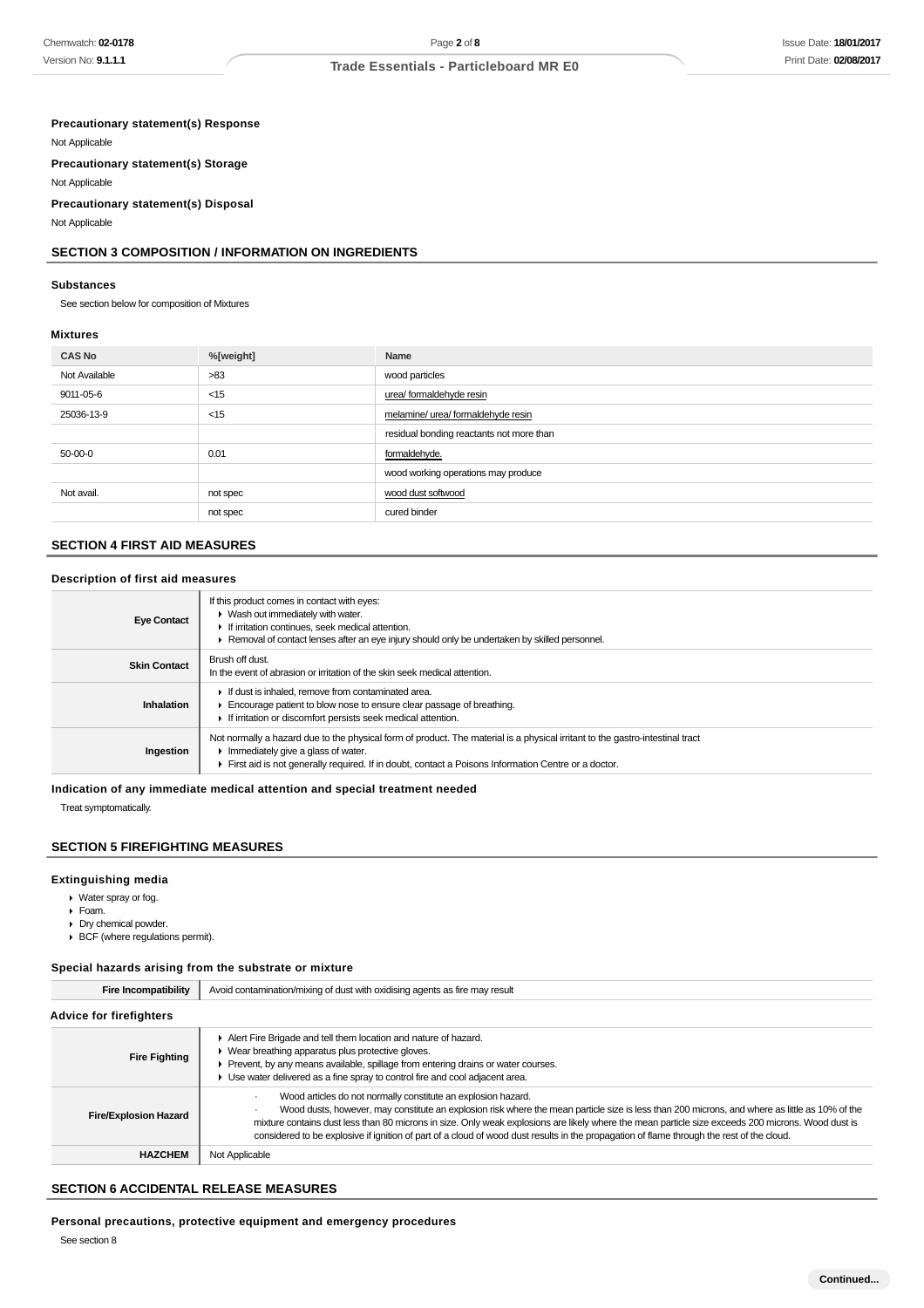## **Environmental precautions**

See section 12

#### **Methods and material for containment and cleaning up**

| <b>Minor Spills</b> | Refer to major spills.                                                                                                                                                                                                    |
|---------------------|---------------------------------------------------------------------------------------------------------------------------------------------------------------------------------------------------------------------------|
| <b>Major Spills</b> | • Clean up all spills immediately.<br>▶ Secure load if safe to do so.<br>▶ Bundle/collect recoverable product.<br>• Collect remaining material in containers with covers for disposal.<br>Wear gloves and safety glasses. |

Personal Protective Equipment advice is contained in Section 8 of the SDS.

## **SECTION 7 HANDLING AND STORAGE**

## **Precautions for safe handling**

| Safe handling                                                | No special handling procedures required.                                                                                                    |
|--------------------------------------------------------------|---------------------------------------------------------------------------------------------------------------------------------------------|
| Other information                                            | $\blacktriangleright$ Keep dry.<br>Store under cover.<br>Store in a well ventilated area.<br>▶ Store away from sources of heat or ignition. |
| Conditions for safe storage, including any incompatibilities |                                                                                                                                             |

| 17.22 |
|-------|

## **SECTION 8 EXPOSURE CONTROLS / PERSONAL PROTECTION**

#### **Control parameters**

## **OCCUPATIONAL EXPOSURE LIMITS (OEL)**

## **INGREDIENT DATA**

| Source                       | <b>Ingredient</b>  | <b>Material name</b>  | <b>TWA</b>                              | STEL                                       | Peak          | <b>Notes</b>  |
|------------------------------|--------------------|-----------------------|-----------------------------------------|--------------------------------------------|---------------|---------------|
| Australia Exposure Standards | formaldehyde.      | Formaldehvde          | $1.2 \,\mathrm{mq/m}3/1 \,\mathrm{ppm}$ | $2.5 \,\mathrm{mq/m}$ $3/2 \,\mathrm{ppm}$ | Not Available | Not Available |
| Australia Exposure Standards | wood dust softwood | Wood dust (soft wood) | $5 \,\mathrm{mq/m}$                     | $10 \text{ mg/m}$                          | Not Available | Not Available |

## **EMERGENCY LIMITS**

| Ingredient                            | <b>Material name</b> | TEEL-1        | TEEL-2              | TEEL-3        |  |
|---------------------------------------|----------------------|---------------|---------------------|---------------|--|
| formaldehyde.                         | Formaldehyde         | Not Available | Not Available       | Not Available |  |
| Ingredient                            | <b>Original IDLH</b> |               | <b>Revised IDLH</b> |               |  |
| wood particles                        | Not Available        |               | Not Available       |               |  |
| urea/ formaldehyde resin              | Not Available        |               | Not Available       |               |  |
| melamine/ urea/ formaldehyde<br>resin | Not Available        |               | Not Available       |               |  |
| formaldehyde.                         | 30 ppm               |               | 20 ppm              |               |  |
| wood dust softwood                    | Not Available        |               | Not Available       |               |  |

#### **Exposure controls**

| Appropriate engineering<br>controls | Engineering controls are used to remove a hazard or place a barrier between the worker and the hazard. Well-designed engineering controls can be highly<br>effective in protecting workers and will typically be independent of worker interactions to provide this high level of protection.<br>The basic types of engineering controls are:<br>Process controls which involve changing the way a job activity or process is done to reduce the risk.<br>Enclosure and/or isolation of emission source which keeps a selected hazard "physically" away from the worker and ventilation that strategically "adds" and<br>"removes" air in the work environment.<br>If exposure to workplace dust is not controlled, respiratory protection is required; wear SAA approved dust respirator.<br>Dust and vapour extraction system is recommended for static full time exposures. |
|-------------------------------------|--------------------------------------------------------------------------------------------------------------------------------------------------------------------------------------------------------------------------------------------------------------------------------------------------------------------------------------------------------------------------------------------------------------------------------------------------------------------------------------------------------------------------------------------------------------------------------------------------------------------------------------------------------------------------------------------------------------------------------------------------------------------------------------------------------------------------------------------------------------------------------|
| <b>Personal protection</b>          | <b>too</b>                                                                                                                                                                                                                                                                                                                                                                                                                                                                                                                                                                                                                                                                                                                                                                                                                                                                     |
| Eye and face protection             | No special equipment for minor exposure i.e. when handling small quantities.<br>OTHERWISE:<br>Safety glasses with side shields.<br>► Contact lenses may pose a special hazard; soft contact lenses may absorb and concentrate irritants. A written policy document, describing the wearing of<br>lenses or restrictions on use, should be created for each workplace or task.                                                                                                                                                                                                                                                                                                                                                                                                                                                                                                  |
| <b>Skin protection</b>              | See Hand protection below                                                                                                                                                                                                                                                                                                                                                                                                                                                                                                                                                                                                                                                                                                                                                                                                                                                      |
| Hands/feet protection               | ▶ Protective gloves eg. Leather gloves or gloves with Leather facing<br>Safety footwear                                                                                                                                                                                                                                                                                                                                                                                                                                                                                                                                                                                                                                                                                                                                                                                        |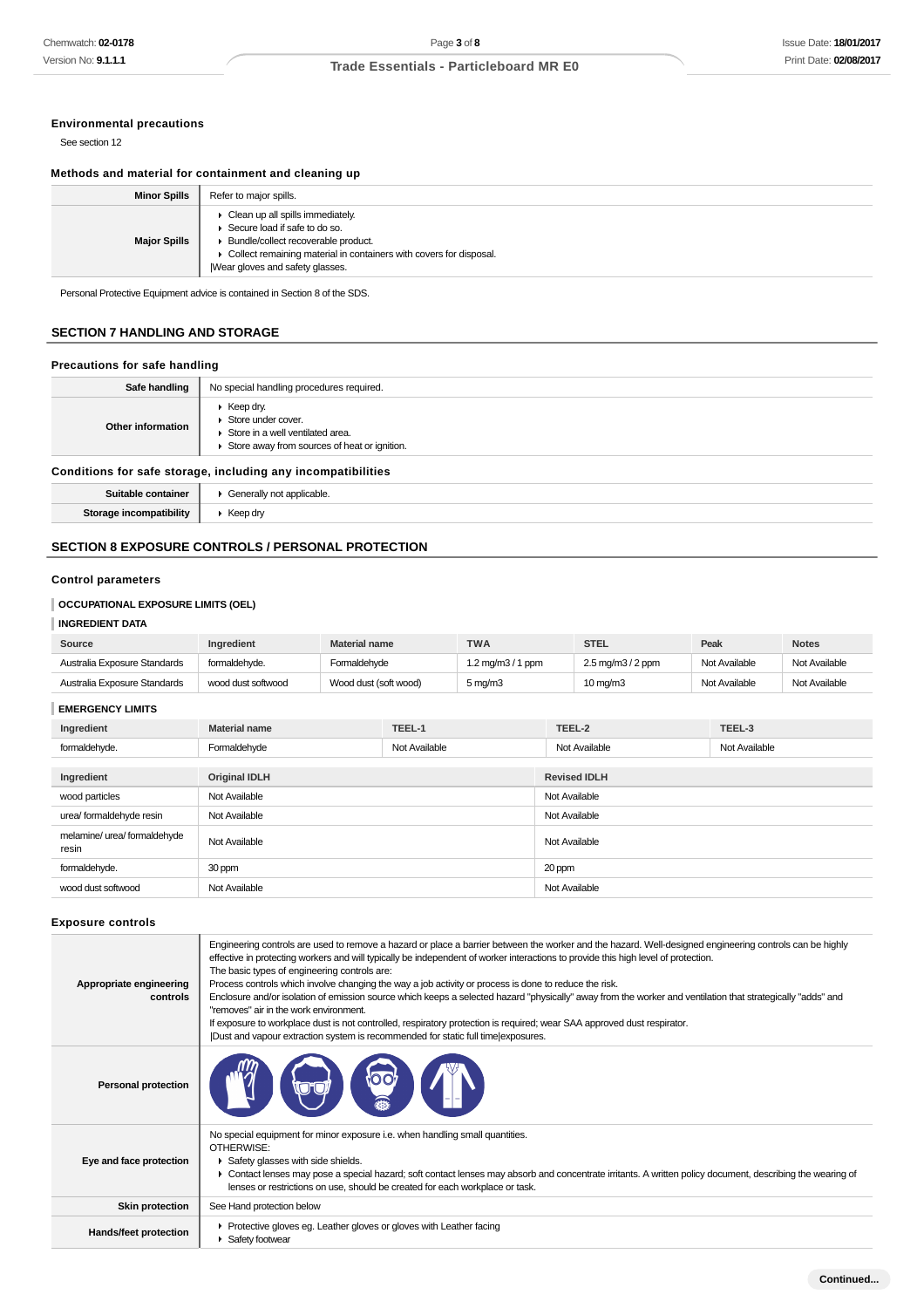| <b>Body protection</b> | See Other protection below                                                                                                           |
|------------------------|--------------------------------------------------------------------------------------------------------------------------------------|
| Other protection       | No special equipment needed when handling small quantities.<br><b>OTHERWISE:</b><br>• Overalls.<br>▶ Barrier cream.<br>Eyewash unit. |
| <b>Thermal hazards</b> | Not Available                                                                                                                        |

#### **Recommended material(s)**

**GLOVE SELECTION INDEX**

Glove selection is based on a modified presentation of the:

 **"Forsberg Clothing Performance Index".** The effect(s) of the following substance(s) are taken into account in the **computer-**

**generated** selection: Trade Essentials - Particleboard MR E0

| <b>Material</b>       | CPI |
|-----------------------|-----|
| <b>BUTYL</b>          | C   |
| <b>NATURAL RUBBER</b> | C   |
| NATURAL+NEOPRENE      | C   |
| <b>NEOPRENE</b>       | C   |
| NEOPRENE/NATURAL      | C   |
| <b>NITRILE</b>        | C   |
| <b>PE</b>             | C   |
| PE/EVAL/PE            | C   |
| <b>PVC</b>            | C   |
| <b>TEFLON</b>         | C   |
| <b>VITON</b>          | C   |

\* CPI - Chemwatch Performance Index

A: Best Selection

B: Satisfactory; may degrade after 4 hours continuous immersion

C: Poor to Dangerous Choice for other than short term immersion

**NOTE**: As a series of factors will influence the actual performance of the glove, a final

selection must be based on detailed observation. -

\* Where the glove is to be used on a short term, casual or infrequent basis, factors such as "feel" or convenience (e.g. disposability), may dictate a choice of gloves which might otherwise be unsuitable following long-term or frequent use. A qualified practitioner should be consulted.

## **SECTION 9 PHYSICAL AND CHEMICAL PROPERTIES**

#### **Information on basic physical and chemical properties**

| Appearance                                      | Manufactured pressed boards ranging in thickness from 9mm to 33mm. Newly manufactured board and freshly cut surfaces may have a pine odour. Depending<br>on age of board, formaldehyde odour may reappear on machining because of exposure of fresh surfaces by sawing, routing. [When cutting with blunt tools or<br>when cutting speeds are low more formaldehyde is given off as heat developed starts to decompose the urea formaldehyde glue. |                                                   |                |
|-------------------------------------------------|----------------------------------------------------------------------------------------------------------------------------------------------------------------------------------------------------------------------------------------------------------------------------------------------------------------------------------------------------------------------------------------------------------------------------------------------------|---------------------------------------------------|----------------|
|                                                 |                                                                                                                                                                                                                                                                                                                                                                                                                                                    |                                                   |                |
| <b>Physical state</b>                           | Manufactured                                                                                                                                                                                                                                                                                                                                                                                                                                       | Relative density (Water = $1$ )                   | $0.60 - 0.75$  |
| Odour                                           | Not Available                                                                                                                                                                                                                                                                                                                                                                                                                                      | <b>Partition coefficient</b><br>n-octanol / water | Not Available  |
| <b>Odour threshold</b>                          | Not Available                                                                                                                                                                                                                                                                                                                                                                                                                                      | Auto-ignition temperature<br>$(^{\circ}C)$        | >220           |
| pH (as supplied)                                | Not Applicable                                                                                                                                                                                                                                                                                                                                                                                                                                     | Decomposition<br>temperature                      | Not Available  |
| Melting point / freezing<br>point (°C)          | Not Applicable                                                                                                                                                                                                                                                                                                                                                                                                                                     | <b>Viscosity (cSt)</b>                            | Not Applicable |
| Initial boiling point and<br>boiling range (°C) | Not Applicable                                                                                                                                                                                                                                                                                                                                                                                                                                     | Molecular weight (g/mol)                          | Not Applicable |
| Flash point (°C)                                | Not Applicable                                                                                                                                                                                                                                                                                                                                                                                                                                     | <b>Taste</b>                                      | Not Available  |
| <b>Evaporation rate</b>                         | Not Applicable                                                                                                                                                                                                                                                                                                                                                                                                                                     | <b>Explosive properties</b>                       | Not Available  |
| Flammability                                    | Not Applicable                                                                                                                                                                                                                                                                                                                                                                                                                                     | <b>Oxidising properties</b>                       | Not Available  |
| Upper Explosive Limit (%)                       | Not Available                                                                                                                                                                                                                                                                                                                                                                                                                                      | Surface Tension (dyn/cm or<br>$mN/m$ )            | Not Applicable |
| Lower Explosive Limit (%)                       | Not Available                                                                                                                                                                                                                                                                                                                                                                                                                                      | <b>Volatile Component (%vol)</b>                  | Not Applicable |
| Vapour pressure (kPa)                           | Not Applicable                                                                                                                                                                                                                                                                                                                                                                                                                                     | Gas group                                         | Not Available  |
| Solubility in water (g/L)                       | Immiscible                                                                                                                                                                                                                                                                                                                                                                                                                                         | pH as a solution (1%)                             | Not Applicable |

**Vapour density (Air = 1)** Not Applicable **VOC g/L** Not Available **VOC g/L** Not Available

#### **SECTION 10 STABILITY AND REACTIVITY**

**Reactivity** See section 7

Type BAX-P Filter of sufficient capacity. (AS/NZS 1716 & 1715, EN 143:2000 & 149:2001, ANSI Z88 or national equivalent)

Where the concentration of gas/particulates in the breathing zone, approaches or exceeds the "Exposure Standard" (or ES), respiratory protection is required. Degree of protection varies with both face-piece and Class of filter; the nature of protection varies with Type of filter.

| <b>Required Minimum</b><br><b>Protection Factor</b> | <b>Half-Face</b><br>Respirator | <b>Full-Face</b><br>Respirator      | <b>Powered Air</b><br>Respirator         |
|-----------------------------------------------------|--------------------------------|-------------------------------------|------------------------------------------|
| up to $10 \times ES$                                | <b>BAX-AUS P2</b>              |                                     | BAX-PAPR-AUS /<br>Class 1 P <sub>2</sub> |
| up to $50 \times ES$                                | ۰                              | BAX-AUS /<br>Class 1 P <sub>2</sub> | -                                        |
| up to $100 \times ES$                               | ۰                              | <b>BAX-2 P2</b>                     | BAX-PAPR-2 P2 ^                          |

#### ^ - Full-face

A(All classes) = Organic vapours, B AUS or B1 = Acid gasses, B2 = Acid gas or hydrogen cyanide(HCN), B3 = Acid gas or hydrogen cyanide(HCN), E = Sulfur dioxide(SO2), G = Agricultural chemicals,  $K =$  Ammonia(NH3), Hg = Mercury, NO = Oxides of nitrogen, MB = Methyl bromide, AX = Low boiling point organic compounds(below 65 degC)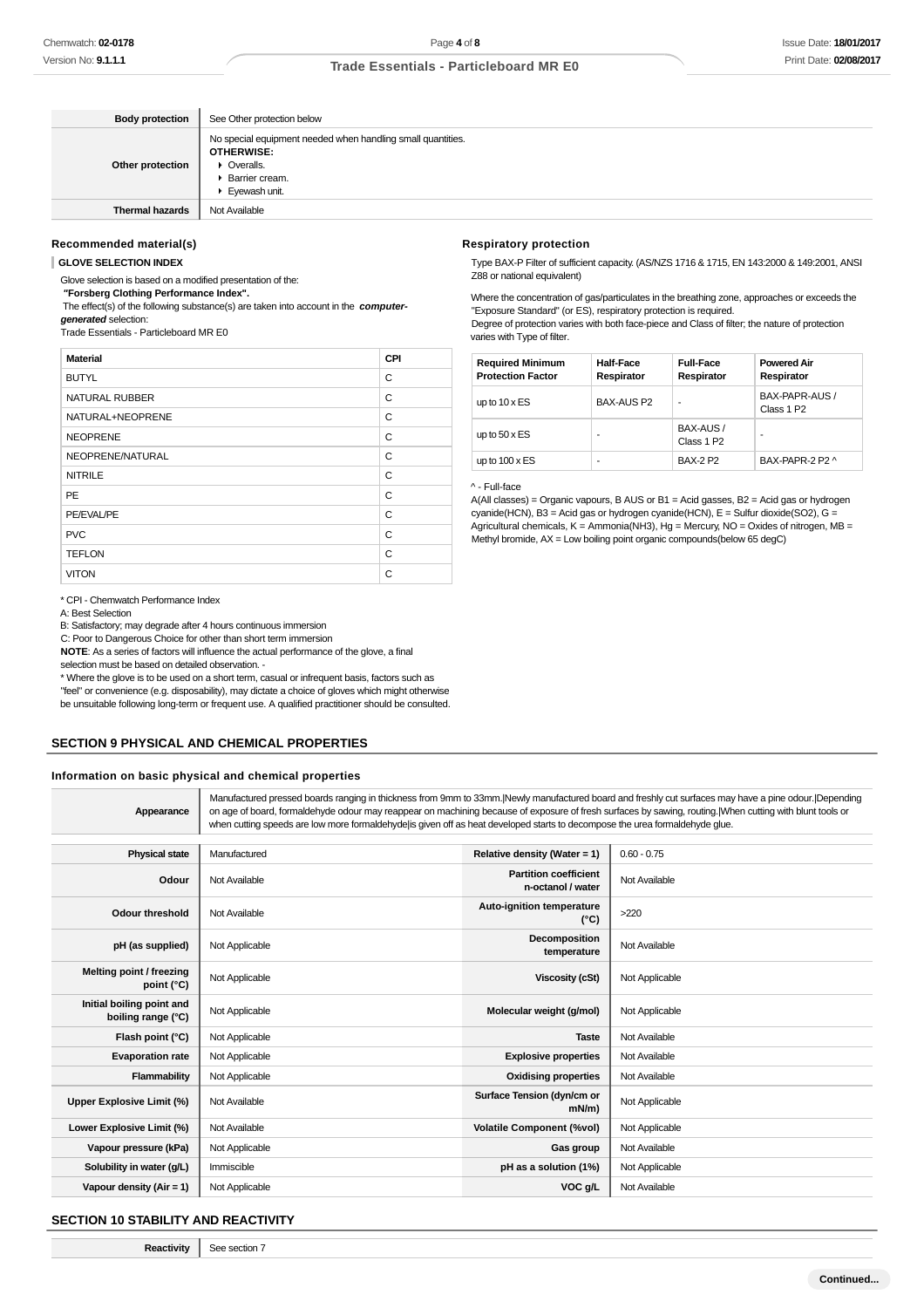| <b>Chemical stability</b>                  | Product is considered stable and hazardous polymerisation will not occur. |  |
|--------------------------------------------|---------------------------------------------------------------------------|--|
| Possibility of hazardous<br>reactions      | See section 7                                                             |  |
| <b>Conditions to avoid</b>                 | See section 7                                                             |  |
| Incompatible materials                     | See section 7                                                             |  |
| <b>Hazardous decomposition</b><br>products | See section 5                                                             |  |

## **SECTION 11 TOXICOLOGICAL INFORMATION**

## **Information on toxicological effects**

| <b>Inhaled</b>                                          | Although inhalation is not thought to produce harmful effects (as classified under EC Directives), the material may still produce health damage, especially<br>where pre-existing organ (e.g. liver, kidney) damage is evident.<br>► Hazard relates to dust released by sawing, cutting, sanding, trimming or other finishing operations.<br>Generated dust may be discomforting to the upper respiratory tract. Formaldehyde vapour is irritating to the upper respiratory tract. |                                  |  |
|---------------------------------------------------------|------------------------------------------------------------------------------------------------------------------------------------------------------------------------------------------------------------------------------------------------------------------------------------------------------------------------------------------------------------------------------------------------------------------------------------------------------------------------------------|----------------------------------|--|
| Ingestion                                               | Overexposure is unlikely in this form.  The dust may be discomforting and abrasive if swallowed.                                                                                                                                                                                                                                                                                                                                                                                   |                                  |  |
| <b>Skin Contact</b>                                     | Not normally a hazard due to physical form of product.<br>The material may be mildly discomforting and abrasive to the skin. Sharp edges may abrade the skin.                                                                                                                                                                                                                                                                                                                      |                                  |  |
| Eye                                                     | Not normally a hazard due to physical form of product.<br>The dust may be discomforting                                                                                                                                                                                                                                                                                                                                                                                            |                                  |  |
| Chronic                                                 | This manufactured article is considered to have low hazard potential if handling and personal protection recommendations are followed<br>The material will emit small amounts of formaldehyde which is irritating to the mucous membranes. Wood dust may cause skin and respiratory sensitisation.                                                                                                                                                                                 |                                  |  |
|                                                         | <b>TOXICITY</b><br><b>IRRITATION</b>                                                                                                                                                                                                                                                                                                                                                                                                                                               |                                  |  |
| <b>Trade Essentials -</b><br><b>Particleboard MR E0</b> | Not Available                                                                                                                                                                                                                                                                                                                                                                                                                                                                      | Not Available                    |  |
|                                                         | <b>TOXICITY</b>                                                                                                                                                                                                                                                                                                                                                                                                                                                                    | <b>IRRITATION</b>                |  |
| urea/ formaldehyde resin                                | dermal (rat) LD50: >2100 mg/kg <sup>[2]</sup>                                                                                                                                                                                                                                                                                                                                                                                                                                      | Eye (rabbit): 0.1 ul/24h -SEVERE |  |
|                                                         | Oral (rat) LD50: 8394 mg/kgE[2]                                                                                                                                                                                                                                                                                                                                                                                                                                                    | Skin (rabbit): 500 mg/24h-SEVERE |  |
| melamine/ urea/                                         | <b>TOXICITY</b>                                                                                                                                                                                                                                                                                                                                                                                                                                                                    | <b>IRRITATION</b>                |  |
| formaldehyde resin                                      | Oral (rat) LD50: >5000 mg/kg] <sup>[2]</sup>                                                                                                                                                                                                                                                                                                                                                                                                                                       | Not Available                    |  |
|                                                         | <b>TOXICITY</b>                                                                                                                                                                                                                                                                                                                                                                                                                                                                    | <b>IRRITATION</b>                |  |
|                                                         | Dermal (rabbit) LD50: 270 mg/kg <sup>[2]</sup>                                                                                                                                                                                                                                                                                                                                                                                                                                     | Eye (human): 4 ppm/5m            |  |
| formaldehyde.                                           | Inhalation (rat) LC50: 250 ppm/4hr <sup>[2]</sup>                                                                                                                                                                                                                                                                                                                                                                                                                                  | Eye (rabbit): 0.75 mg/24H SEVERE |  |
|                                                         | Oral (rat) LD50: 100 mg/kgm <sup>[2]</sup>                                                                                                                                                                                                                                                                                                                                                                                                                                         | Skin (human): 0.15 mg/3d-l mild  |  |
|                                                         |                                                                                                                                                                                                                                                                                                                                                                                                                                                                                    | Skin (rabbit): 2 mg/24H SEVERE   |  |
|                                                         | <b>TOXICITY</b>                                                                                                                                                                                                                                                                                                                                                                                                                                                                    | <b>IRRITATION</b>                |  |
| wood dust softwood                                      | Not Available                                                                                                                                                                                                                                                                                                                                                                                                                                                                      | Not Available                    |  |
| Legend:                                                 | 1. Value obtained from Europe ECHA Registered Substances - Acute toxicity 2.* Value obtained from manufacturer's SDS. Unless otherwise specified data<br>extracted from RTECS - Register of Toxic Effect of chemical Substances                                                                                                                                                                                                                                                    |                                  |  |

| <b>UREA/FORMALDEHYDE</b><br><b>RESIN</b> | NOTE: Substance has been shown to be mutagenic in at least one assay, or belongs to a family of chemicals producing damage or change to cellular DNA.<br>Somnolence, impaired liver function tests, changes in leucocyte (WBC) count recorded.                                                                                                                                                                                                                                                                                                                                                                                                                                                                                                                                                                                                                                                                                                                                                                                                                                                                                                                                                                                                                                                                                                                                                                                                                                        |
|------------------------------------------|---------------------------------------------------------------------------------------------------------------------------------------------------------------------------------------------------------------------------------------------------------------------------------------------------------------------------------------------------------------------------------------------------------------------------------------------------------------------------------------------------------------------------------------------------------------------------------------------------------------------------------------------------------------------------------------------------------------------------------------------------------------------------------------------------------------------------------------------------------------------------------------------------------------------------------------------------------------------------------------------------------------------------------------------------------------------------------------------------------------------------------------------------------------------------------------------------------------------------------------------------------------------------------------------------------------------------------------------------------------------------------------------------------------------------------------------------------------------------------------|
| FORMALDEHYDE.                            | The material may produce severe irritation to the eye causing pronounced inflammation. Repeated or prolonged exposure to irritants may produce<br>conjunctivitis.<br>The material may cause severe skin irritation after prolonged or repeated exposure and may produce on contact skin redness, swelling, the production of<br>vesicles, scaling and thickening of the skin. Repeated exposures may produce severe ulceration.<br>Asthma-like symptoms may continue for months or even years after exposure to the material ends. This may be due to a non-allergic condition known as reactive<br>airways dysfunction syndrome (RADS) which can occur after exposure to high levels of highly irritating compound. Main criteria for diagnosing RADS include<br>the absence of previous airways disease in a non-atopic individual, with sudden onset of persistent asthma-like symptoms within minutes to hours of a<br>documented exposure to the irritant. Other criteria for diagnosis of RADS include a reversible airflow pattern on lung function tests, moderate to severe<br>bronchial hyperreactivity on methacholine challenge testing, and the lack of minimal lymphocytic inflammation, without eosinophilia.<br>WARNING: This substance has been classified by the IARC as Group 1: CARCINOGENIC TO HUMANS.<br>Tenth Annual Report on Carcinogens: Substance anticipated to be Carcinogen<br>[National Toxicology Program: U.S. Dep. of Health & Human Services 2002] |
| <b>WOOD DUST SOFTWOOD</b>                | Allergic reactions involving the respiratory tract are usually due to interactions between IgE antibodies and allergens and occur rapidly. Allergic potential of the<br>allergen and period of exposure often determine the severity of symptoms. Some people may be genetically more prone than others, and exposure to other<br>irritants may aggravate symptoms. Allergy causing activity is due to interactions with proteins.<br>Attention should be paid to atopic diathesis, characterised by increased susceptibility to nasal inflammation, asthma and eczema.<br>Exogenous allergic alveolitis is induced essentially by allergen specific immune-complexes of the IgG type; cell-mediated reactions (T lymphocytes) may be<br>involved. Such allergy is of the delayed type with onset up to four hours following exposure.<br>No significant acute toxicological data identified in literature search.<br>For wood dusts:<br>Wood dusts may cause respiratory symptoms including sensitisation and diminished respiratory function and may also be carcinogenic.<br>OSHA has determined that the health evidence for the toxicity of wood dust cannot be separately distinguished for soft wood and hard wood. A final OSHA ruling                                                                                                                                                                                                                                        |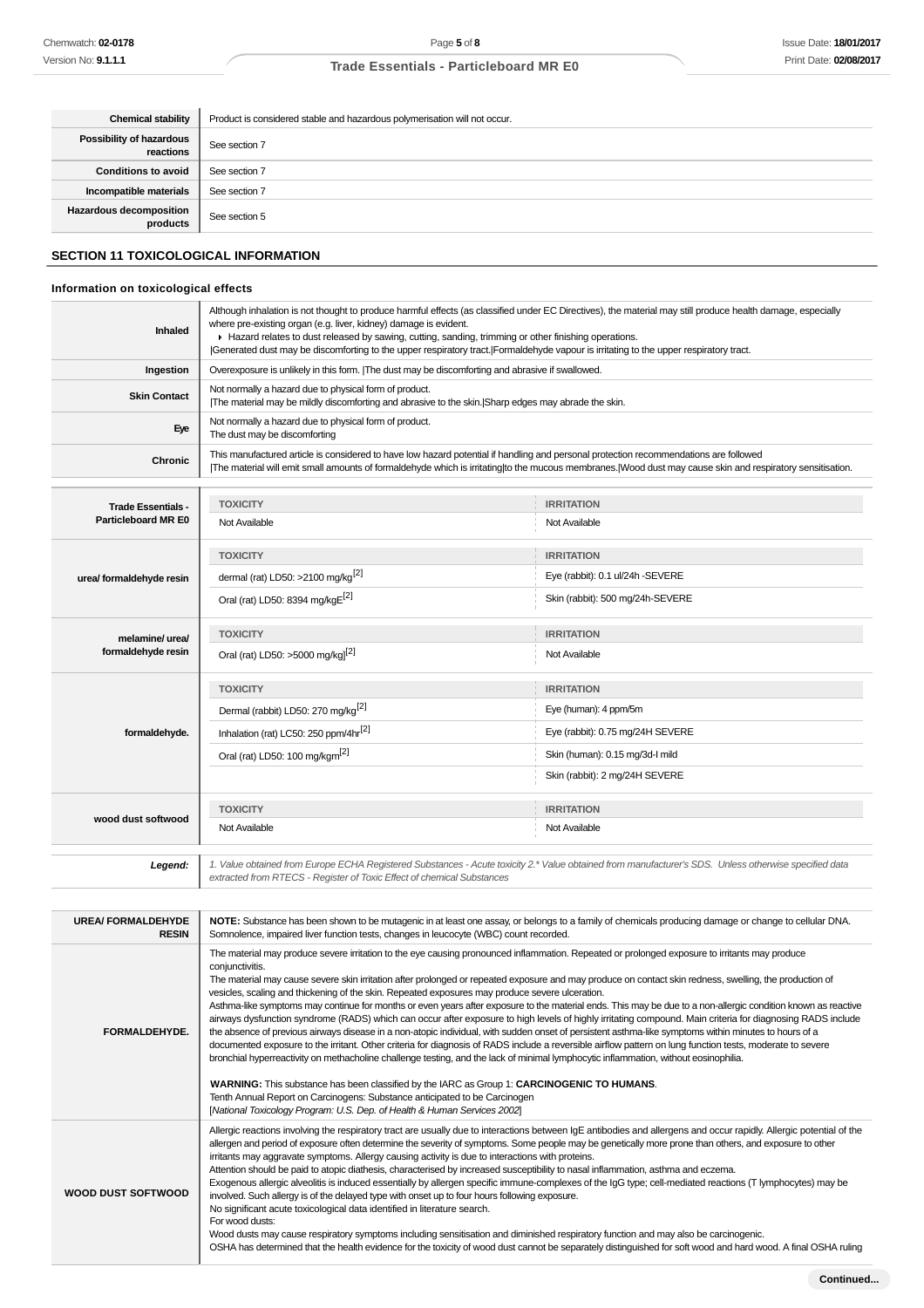|                                                                                                                          | however establishes an 8-hour TWA PEL of 2.5 mg/m3 for Western red cedar wood dust, based on its widely recognized ability to cause immune-system-<br>mediated allergic sensitization. Evidence in the record demonstrates the seriousness of this effect.<br>WARNING: Inhalation of wood dust by workers in the furniture and cabinet making industry has been related to nasal cancer [I.L.O. Encyclopedia] Use control<br>measures to limit all exposures. |                                                                                          |  |
|--------------------------------------------------------------------------------------------------------------------------|---------------------------------------------------------------------------------------------------------------------------------------------------------------------------------------------------------------------------------------------------------------------------------------------------------------------------------------------------------------------------------------------------------------------------------------------------------------|------------------------------------------------------------------------------------------|--|
| <b>UREA/FORMALDEHYDE</b><br><b>RESIN &amp; MELAMINE/</b><br><b>UREA/FORMALDEHYDE</b><br><b>RESIN &amp; FORMALDEHYDE.</b> | The following information refers to contact allergens as a group and may not be specific to this product.<br>Contact allergies quickly manifest themselves as contact eczema, more rarely as urticaria or Quincke's oedema. The pathogenesis of contact eczema involves<br>a cell-mediated (T lymphocytes) immune reaction of the delayed type. Other allergic skin reactions, e.g. contact urticaria, involve antibody-mediated immune<br>reactions.         |                                                                                          |  |
| <b>Acute Toxicity</b>                                                                                                    | Carcinogenicity<br>N                                                                                                                                                                                                                                                                                                                                                                                                                                          | Q                                                                                        |  |
| <b>Skin Irritation/Corrosion</b>                                                                                         | <b>Reproductivity</b><br>N                                                                                                                                                                                                                                                                                                                                                                                                                                    | ல                                                                                        |  |
| <b>Serious Eye</b><br>Damage/Irritation                                                                                  | <b>STOT - Single Exposure</b>                                                                                                                                                                                                                                                                                                                                                                                                                                 | ⊚                                                                                        |  |
| <b>Respiratory or Skin</b><br>sensitisation                                                                              | <b>STOT - Repeated Exposure</b>                                                                                                                                                                                                                                                                                                                                                                                                                               | ∾                                                                                        |  |
| <b>Mutagenicity</b>                                                                                                      | <b>Aspiration Hazard</b>                                                                                                                                                                                                                                                                                                                                                                                                                                      | Q                                                                                        |  |
|                                                                                                                          | Legend:                                                                                                                                                                                                                                                                                                                                                                                                                                                       | $\blacktriangleright$ - Data available but does not fill the criteria for classification |  |

 $\blacktriangleright$  – Data available to make classification

 $\bigcirc$  – Data Not Available to make classification

## **SECTION 12 ECOLOGICAL INFORMATION**

#### **Toxicity**

| <b>Trade Essentials -</b><br>Particleboard MR E0 | <b>ENDPOINT</b>  | <b>TEST DURATION (HR)</b>                                                              | <b>SPECIES</b>                                                                                                                                                                                                                                                                                        | <b>VALUE</b>     | <b>SOURCE</b>    |
|--------------------------------------------------|------------------|----------------------------------------------------------------------------------------|-------------------------------------------------------------------------------------------------------------------------------------------------------------------------------------------------------------------------------------------------------------------------------------------------------|------------------|------------------|
|                                                  | Not<br>Available | Not Available                                                                          | Not Available                                                                                                                                                                                                                                                                                         | Not<br>Available | Not<br>Available |
| urea/ formaldehyde resin                         | <b>ENDPOINT</b>  | <b>TEST DURATION (HR)</b>                                                              | <b>SPECIES</b>                                                                                                                                                                                                                                                                                        | <b>VALUE</b>     | <b>SOURCE</b>    |
|                                                  | Not<br>Available | Not Available                                                                          | Not Available                                                                                                                                                                                                                                                                                         | Not<br>Available | Not<br>Available |
| melamine/ urea/<br>formaldehyde resin            | <b>ENDPOINT</b>  | <b>TEST DURATION (HR)</b>                                                              | <b>SPECIES</b>                                                                                                                                                                                                                                                                                        | VALUE            | <b>SOURCE</b>    |
|                                                  | Not<br>Available | Not Available                                                                          | Not Available                                                                                                                                                                                                                                                                                         | Not<br>Available | Not<br>Available |
| formaldehyde.                                    | <b>ENDPOINT</b>  | <b>TEST DURATION (HR)</b>                                                              | <b>SPECIES</b>                                                                                                                                                                                                                                                                                        | <b>VALUE</b>     | <b>SOURCE</b>    |
|                                                  | <b>LC50</b>      | 96                                                                                     | Fish                                                                                                                                                                                                                                                                                                  | $0.035$ mg/L     | 4                |
|                                                  | <b>EC50</b>      | 48                                                                                     | Crustacea                                                                                                                                                                                                                                                                                             | $0.3$ mg/L       | $\overline{4}$   |
|                                                  | <b>EC50</b>      | 96                                                                                     | Algae or other aquatic plants                                                                                                                                                                                                                                                                         | 0.788mg/L        | $\overline{4}$   |
|                                                  | <b>NOEC</b>      | 96                                                                                     | Algae or other aquatic plants                                                                                                                                                                                                                                                                         | $<$ 0.1 $mg/L$   | $\overline{4}$   |
| wood dust softwood                               | <b>ENDPOINT</b>  | <b>TEST DURATION (HR)</b>                                                              | <b>SPECIES</b>                                                                                                                                                                                                                                                                                        | VALUE            | <b>SOURCE</b>    |
|                                                  | Not<br>Available | Not Available                                                                          | Not Available                                                                                                                                                                                                                                                                                         | Not<br>Available | Not<br>Available |
| Legend:                                          |                  | (Japan) - Bioconcentration Data 7. METI (Japan) - Bioconcentration Data 8. Vendor Data | Extracted from 1. IUCLID Toxicity Data 2. Europe ECHA Registered Substances - Ecotoxicological Information - Aquatic Toxicity 3. EPIWIN Suite V3.12<br>(QSAR) - Aquatic Toxicity Data (Estimated) 4. US EPA, Ecotox database - Aquatic Toxicity Data 5. ECETOC Aquatic Hazard Assessment Data 6. NITE |                  |                  |

## **Persistence and degradability**

| Ingredient               | Persistence: Water/Soil     | Persistence: Air              |
|--------------------------|-----------------------------|-------------------------------|
| urea/ formaldehyde resin | LOW                         | <b>LOW</b>                    |
| formaldehyde.            | LOW (Half-life $= 14$ days) | LOW (Half-life $= 2.97$ days) |

## **Bioaccumulative potential**

| Ingredient               | <b>Bioaccumulation</b>    |
|--------------------------|---------------------------|
| urea/ formaldehyde resin | LOW (LogKOW = $-3.4014$ ) |
| formaldehyde.            | LOW (LogKOW = $0.35$ )    |

## **Mobility in soil**

| Ingredient               | <b>Mobility</b>  |
|--------------------------|------------------|
| urea/ formaldehyde resin | $HIGH (KOC = 1)$ |
| formaldehyde.            | $HIGH (KOC = 1)$ |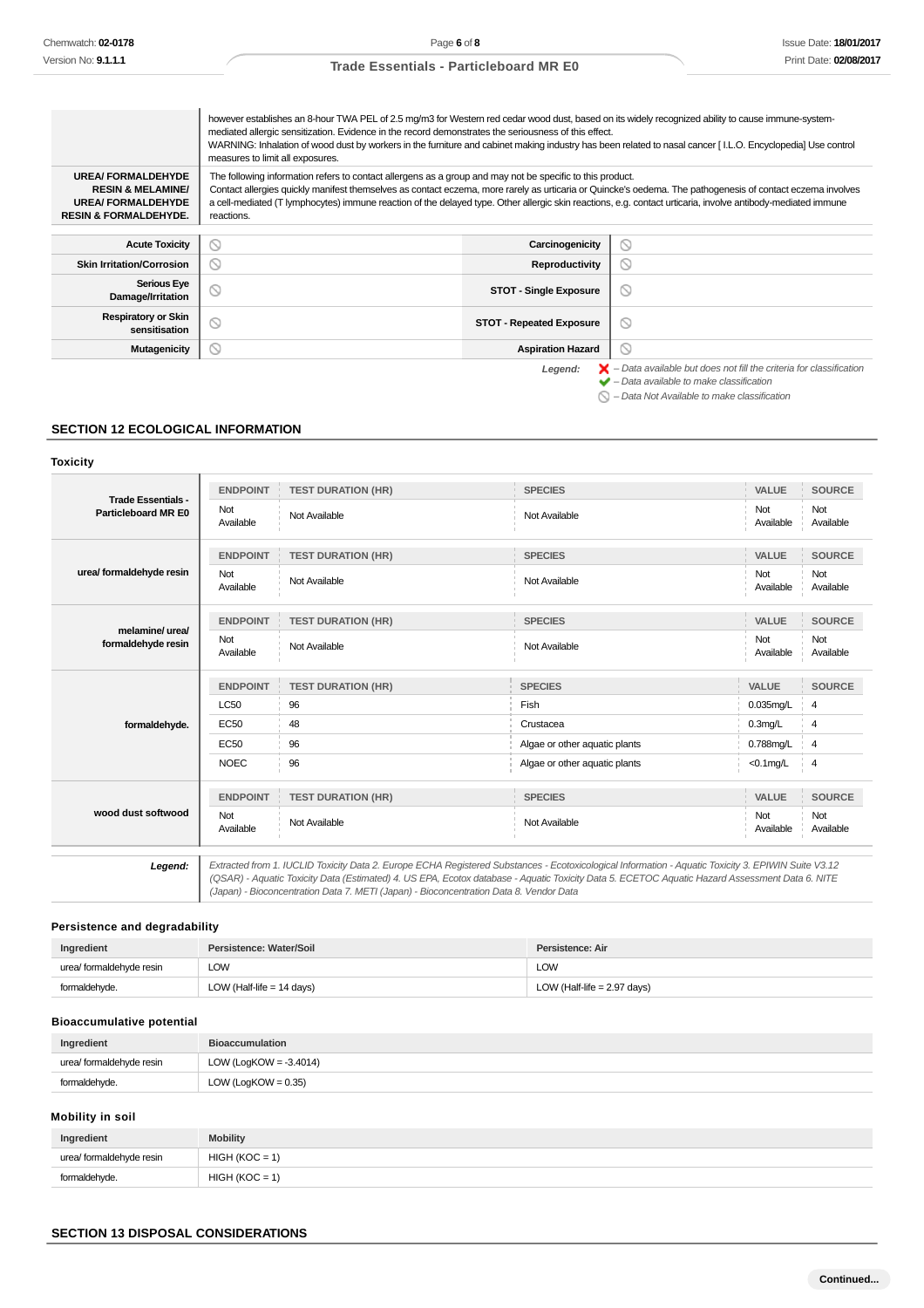**Waste treatment methods**

## **Trade Essentials - Particleboard MR E0**

| <b>Product / Packaging</b><br>disposal            | ▶ Recycle wherever possible or consult manufacturer for recycling options.<br>Consult State Land Waste Management Authority for disposal.<br>Bury residue in an authorised landfill.<br>Recycle containers if possible, or dispose of in an authorised landfill. |                                                                                                  |  |
|---------------------------------------------------|------------------------------------------------------------------------------------------------------------------------------------------------------------------------------------------------------------------------------------------------------------------|--------------------------------------------------------------------------------------------------|--|
| <b>SECTION 14 TRANSPORT INFORMATION</b>           |                                                                                                                                                                                                                                                                  |                                                                                                  |  |
| <b>Labels Required</b>                            |                                                                                                                                                                                                                                                                  |                                                                                                  |  |
| <b>Marine Pollutant</b>                           | N <sub>O</sub>                                                                                                                                                                                                                                                   |                                                                                                  |  |
| <b>HAZCHEM</b>                                    | Not Applicable                                                                                                                                                                                                                                                   |                                                                                                  |  |
|                                                   | Land transport (ADG): NOT REGULATED FOR TRANSPORT OF DANGEROUS GOODS                                                                                                                                                                                             |                                                                                                  |  |
|                                                   | Air transport (ICAO-IATA / DGR): NOT REGULATED FOR TRANSPORT OF DANGEROUS GOODS                                                                                                                                                                                  |                                                                                                  |  |
|                                                   | Sea transport (IMDG-Code / GGVSee): NOT REGULATED FOR TRANSPORT OF DANGEROUS GOODS                                                                                                                                                                               |                                                                                                  |  |
| Not Applicable                                    | Transport in bulk according to Annex II of MARPOL and the IBC code                                                                                                                                                                                               |                                                                                                  |  |
| <b>SECTION 15 REGULATORY INFORMATION</b>          |                                                                                                                                                                                                                                                                  |                                                                                                  |  |
|                                                   | Safety, health and environmental regulations / legislation specific for the substance or mixture                                                                                                                                                                 |                                                                                                  |  |
|                                                   | UREA/ FORMALDEHYDE RESIN(9011-05-6) IS FOUND ON THE FOLLOWING REGULATORY LISTS                                                                                                                                                                                   |                                                                                                  |  |
| Australia Inventory of Chemical Substances (AICS) |                                                                                                                                                                                                                                                                  |                                                                                                  |  |
|                                                   | MELAMINE/ UREA/ FORMALDEHYDE RESIN(25036-13-9) IS FOUND ON THE FOLLOWING REGULATORY LISTS                                                                                                                                                                        |                                                                                                  |  |
| Australia Inventory of Chemical Substances (AICS) |                                                                                                                                                                                                                                                                  |                                                                                                  |  |
|                                                   | FORMALDEHYDE.(50-00-0) IS FOUND ON THE FOLLOWING REGULATORY LISTS                                                                                                                                                                                                |                                                                                                  |  |
| Australia Exposure Standards                      |                                                                                                                                                                                                                                                                  | Australia Inventory of Chemical Substances (AICS)                                                |  |
|                                                   | Australia Hazardous Substances Information System - Consolidated Lists                                                                                                                                                                                           | International Agency for Research on Cancer (IARC) - Agents Classified by the IARC<br>Monographs |  |
|                                                   | WOOD DUST SOFTWOOD(NOT AVAIL.) IS FOUND ON THE FOLLOWING REGULATORY LISTS                                                                                                                                                                                        |                                                                                                  |  |
| Australia Exposure Standards                      |                                                                                                                                                                                                                                                                  | Australia Hazardous Substances Information System - Consolidated Lists                           |  |
| <b>National Inventory</b>                         | <b>Status</b>                                                                                                                                                                                                                                                    |                                                                                                  |  |
| Australia - AICS                                  | N (wood dust softwood)                                                                                                                                                                                                                                           |                                                                                                  |  |
| Canada - DSL                                      | N (wood dust softwood)                                                                                                                                                                                                                                           |                                                                                                  |  |
| Canada - NDSL                                     | N (formaldehyde.; urea/ formaldehyde resin; wood dust softwood; melamine/ urea/ formaldehyde resin)                                                                                                                                                              |                                                                                                  |  |
| China - IECSC                                     | N (urea/ formaldehyde resin; wood dust softwood)                                                                                                                                                                                                                 |                                                                                                  |  |
| Europe - EINEC / ELINCS /<br><b>NLP</b>           | N (urea/ formaldehyde resin; wood dust softwood; melamine/ urea/ formaldehyde resin)                                                                                                                                                                             |                                                                                                  |  |
| Japan - ENCS                                      | N (urea/ formaldehyde resin; wood dust softwood)                                                                                                                                                                                                                 |                                                                                                  |  |

| Korea - KECI        | N (wood dust softwood)                                                                                                                                                                     |
|---------------------|--------------------------------------------------------------------------------------------------------------------------------------------------------------------------------------------|
| New Zealand - NZIoC | N (wood dust softwood)                                                                                                                                                                     |
| Philippines - PICCS | N (wood dust softwood; melamine/ urea/ formaldehyde resin)                                                                                                                                 |
| USA - TSCA          | N (wood dust softwood)                                                                                                                                                                     |
| Legend:             | $Y = All$ ingredients are on the inventory<br>N = Not determined or one or more ingredients are not on the inventory and are not exempt from listing(see specific ingredients in brackets) |

#### **SECTION 16 OTHER INFORMATION**

#### **Other information**

#### **Ingredients with multiple cas numbers**

| Name                     | <b>CAS No</b>                                                                                 |
|--------------------------|-----------------------------------------------------------------------------------------------|
| urea/ formaldehyde resin | 9011-05-6, 39327-95-2, 56779-89-6, 57608-68-1, 57657-45-1, 57762-61-5, 60267-46-1, 60831-80-3 |
|                          |                                                                                               |

Classification of the preparation and its individual components has drawn on official and authoritative sources as well as independent review by the Chemwatch Classification committee using available literature references.

The SDS is a Hazard Communication tool and should be used to assist in the Risk Assessment. Many factors determine whether the reported Hazards are Risks in the workplace or other settings. Risks may be determined by reference to Exposures Scenarios. Scale of use, frequency of use and current or available engineering controls must be considered.

#### **Definitions and abbreviations**

PC-TWA: Permissible Concentration-Time Weighted Average PC-STEL: Permissible Concentration-Short Term Exposure Limit

IARC: International Agency for Research on Cancer ACGIH: American Conference of Governmental Industrial Hygienists